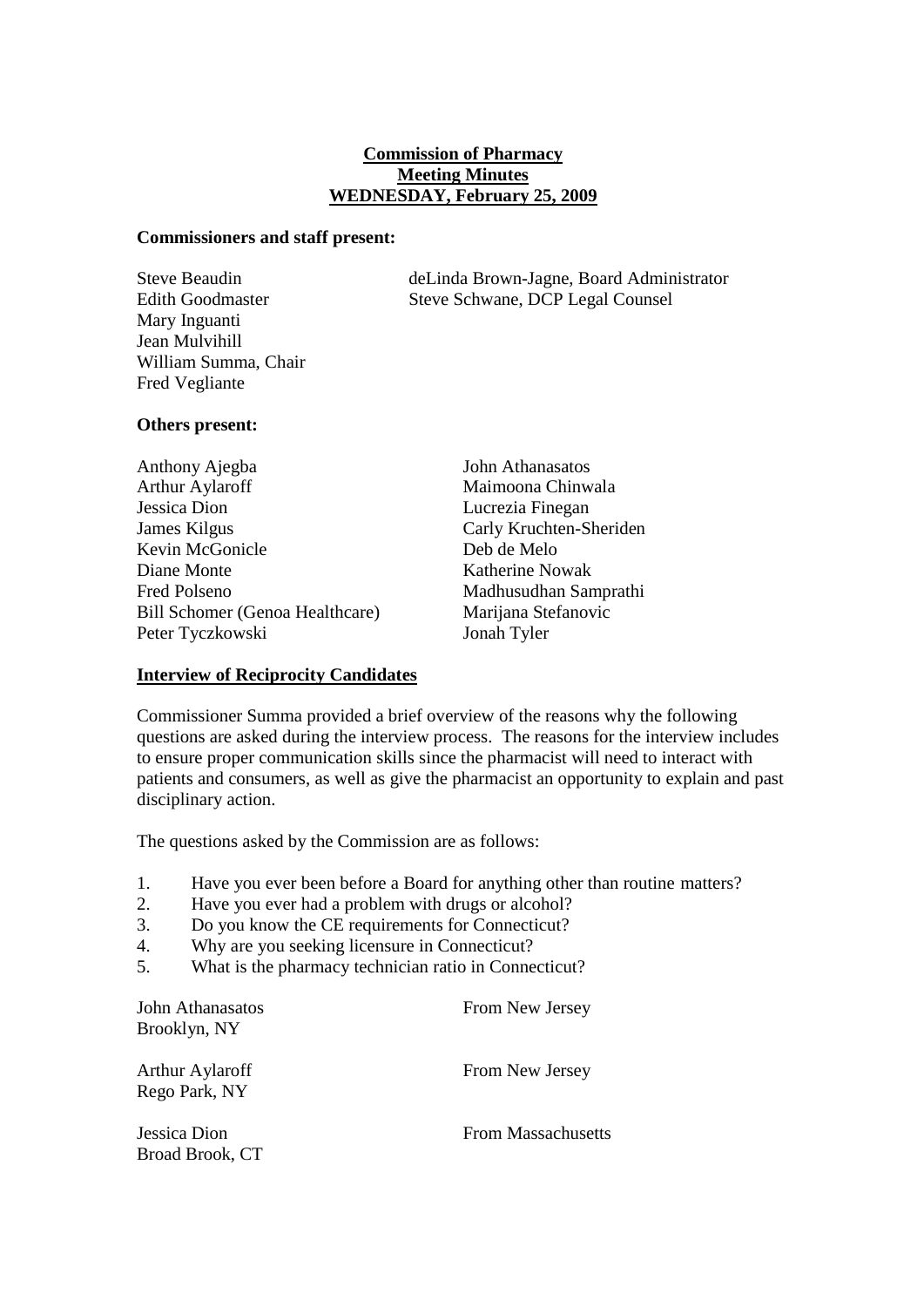| James Kilgus                   | From Pennsylvania     |
|--------------------------------|-----------------------|
| Brooklyn, CT                   | Pending MPJE results  |
| Kevin McGonigle<br>Oreland, PA | From Pennsylvania     |
| Diane Monte                    | <b>From Tennessee</b> |
| Orange, CT                     | Pending MPJE results  |

**Commission action**: Motioned by Commissioner Goodmaster, seconded by Commissioner Beaudin and passed a vote of 6-0 approving the above applicants for reciprocity.

#### **First Time Managers**

Commissioner Summa summarized the responsibilities of those appearing as first-time pharmacy managers and the reason for their appearance before the Commission. (A handout which has answers to questions first-time managers may have is being sent via email to the pharmacists.) Commissioner Summa also emphasized the importance of the pharmacy manager's role as opposed to the front-store manager (in many retail settings).

Commissioner Inguanti also provided a brief overview of reporting errors and the MedWatch program. A link to the web site was sent via e-mail as well.

| James Kilgus            | Genoa Healthcare of CT |
|-------------------------|------------------------|
| Pending CT Licensure    | Dayville               |
| Carly Kruchten-Sheriden | <b>CVS</b>             |
| PCT.11033               | Meriden                |
| Katherine Nowak         | Walgreens #1826        |
| PCT.10953               | West Hartford          |

#### **Application for Pharmacy Internship**

Maimoona Chinwala Madhusudhan Samprathi Marijana Stefanovic

The above individuals were approved for internships.

#### **New Pharmacy Applications**

\*Genoa Healthcare of Connecticut, LLC James Kilgus 1007 North Main Street P.O. Box 839 Dayville, CT 06241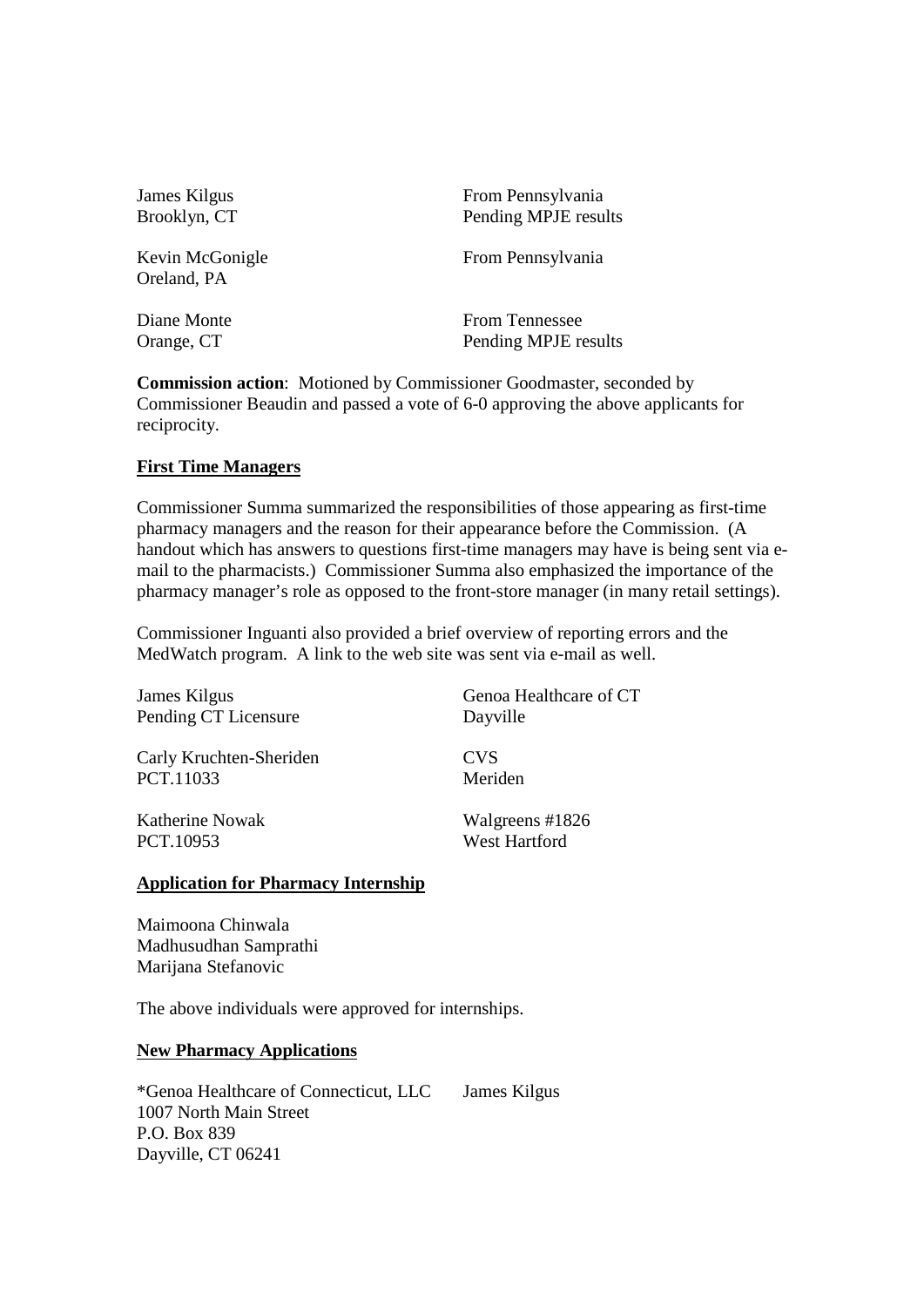Walgreens #11164 Jonah Tyler 46 Danbury Road Ridgefield, CT 06877

**Commission action:** Commissioner Goodmaster motioned, seconded by Commissioner Inguanti and passed a vote of 6-0 accepting the above new pharmacy applications. (\*Approved as a specialty pharmacy, however, additional information is necessary.)

#### **Pharmacy Remodel**

| *CVS Pharmacy #459<br>2639 Main Street<br>Glastonbury, CT 06033           | PCY.1165 |
|---------------------------------------------------------------------------|----------|
| *Wal-Mart Pharmacy 10-2965<br>3164 Berlin Turnpike<br>Newington, CT 06111 | PCY.1786 |
| Wal-Mart Pharmacy #10-3546<br>164 Danbury Road<br>New Milford, CT 06776   | PCY.1819 |
| *Wal-Mart #10-2163<br>465 Bridgeport Avenue<br>Shelton, CT 06484          | PCY.1582 |
| *Wal-Mart #10-2371<br>844 North Colony Road<br>Wallingford, CT 06492      | PCY.1569 |
| *Wal-Mart #10-2170<br>220 Salem Turnpike<br>Norwich, CT 06360             | PCY.1519 |
| *Did not show                                                             |          |

#### **Pharmacy Relocations**

#### **Rite Aid Pharmacy #10366**

**From: To: To: To: 100 Main Street** 100 Main Street Middletown, CT 06457 Middletown, CT 06457

**Commission action:** Commissioner Goodmaster motioned, seconded by Commissioner Inguanti and passed a vote of 6-0 accepting the above applications for remodel (unless otherwise noted) and relocation.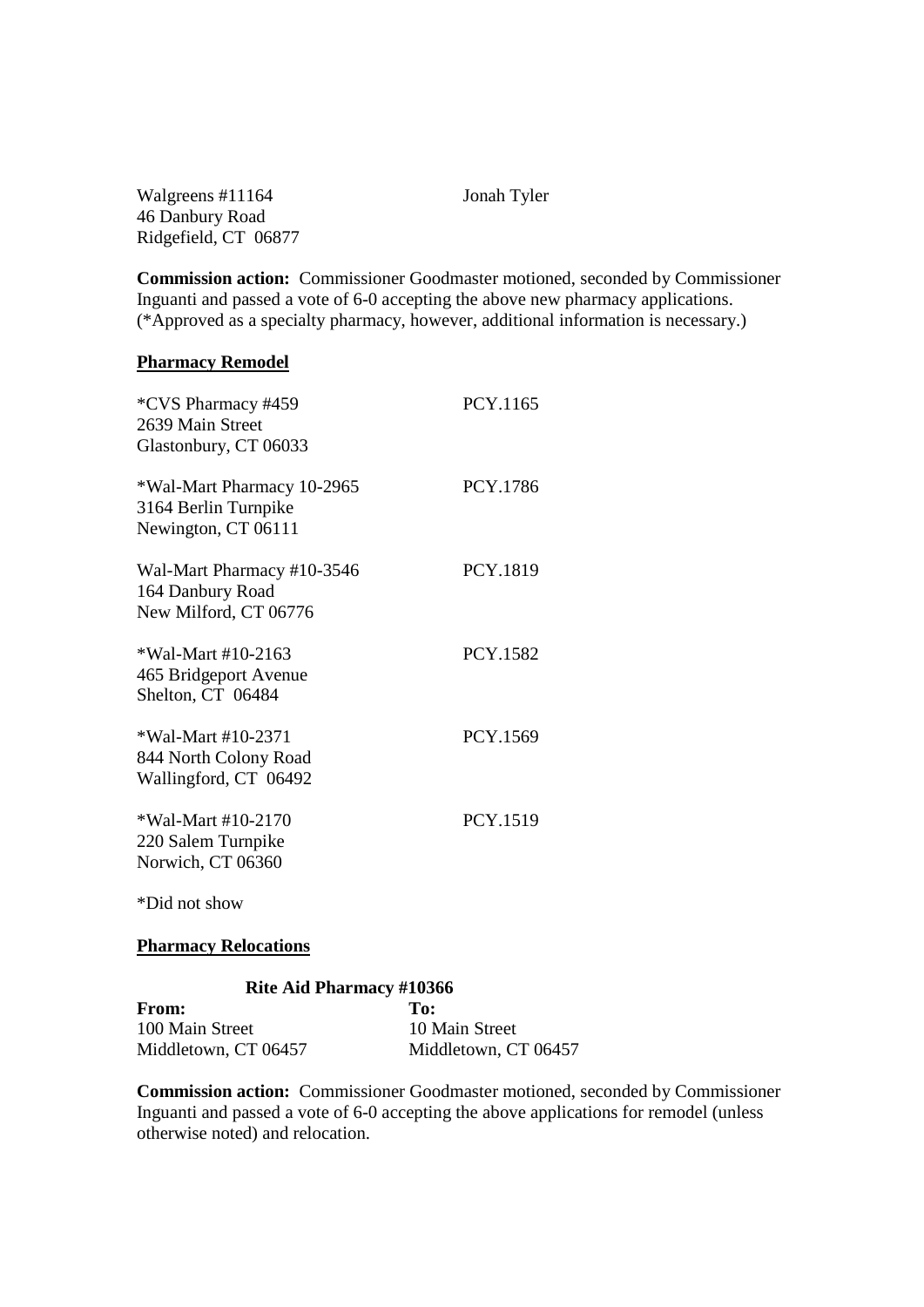## **Legal Matters**

**DN 09-17** Rite Aid Pharmacy #10384 (PCY.1883) was subject to a scheduled inspection by Drug Control and was cited for having outdated prescription and over-the counter drugs. These conditions were not satisfactorily resolved during a re-inspection. *The recommended civil penalty of \$1,000 was approved.*

**DN 09-18** Rite Aid Pharmacy #10384 was managed by Mark Osowski (PCT.4880) and was subject to a scheduled inspection by Drug Control. The pharmacy was cited for having outdated prescription and over-the counter drugs. These conditions were not satisfactorily resolved during a re-inspection*. The recommended Letter of Reprimand to the pharmacist manager was approved. The pharmacy will pay a civil penalty.* 

**DN 08-1263** Drug Shoppe Health Solutions of Connecticut, Inc. (PCY.2068) was investigated for allowing a pharmacist with only a temporary permit to act as pharmacist manager and to practice without the direct supervision of a licensed pharmacist, and for certain recordkeeping and other pharmacy law violations. *The recommended one-year probation with additional inspections, a requirement for written pharmacy procedures, and a civil penalty of \$10,000 was approved.* 

**DN 09-08** This agreement resolves an investigation of Grieb's Darien Pharmacy (PCY.118) and its pharmacist manager/owner, Charles Hibben (PCT.4972). These licensees were investigated for: 1) permitting a person to work as a pharmacist whose Connecticut pharmacist license was surrendered, and 2) failing to notify the federal Drug Enforcement Administration and the Department of Consumer Protection of a loss of controlled substances within the time period required by law. This case was delayed because of a companion action by the United States Attorney's Office. *The agreement requiring the pharmacist to serve an active 15-day suspension and requiring the pharmacy to pay a \$10,000 civil penalty was approved.*

**DN 09-224** This agreement concerns a John Wahlberg (PTN.11422), Pharmacy Technician, who applied for a pharmacy technician registration in 2006. This application was denied because of an incident involving a prescription at a Vermont pharmacy brought to the attention of the Drug Control Division. The applicant reapplied recently and met with this department to present reasons why his present application should be granted. The applicant presented letters of support, including one from the pharmacy manager of the pharmacy willing to hire him. *This agreement grants the applicant a registration and places it on probation for three years. The department believes the restrictions during the probationary period are sufficient to protect the public and permit the applicant to be registered.*

**DN 08-1473** Stephen Piechota (PCT.4013) owns a health and nutrition store that is not a licensed pharmacy. In a previous matter, the pharmacist was penalized for using the terms "pharmacy" and "drugs" in connection with this store. Drug Control again observed signs using these terms long after the pharmacist was instructed to remove the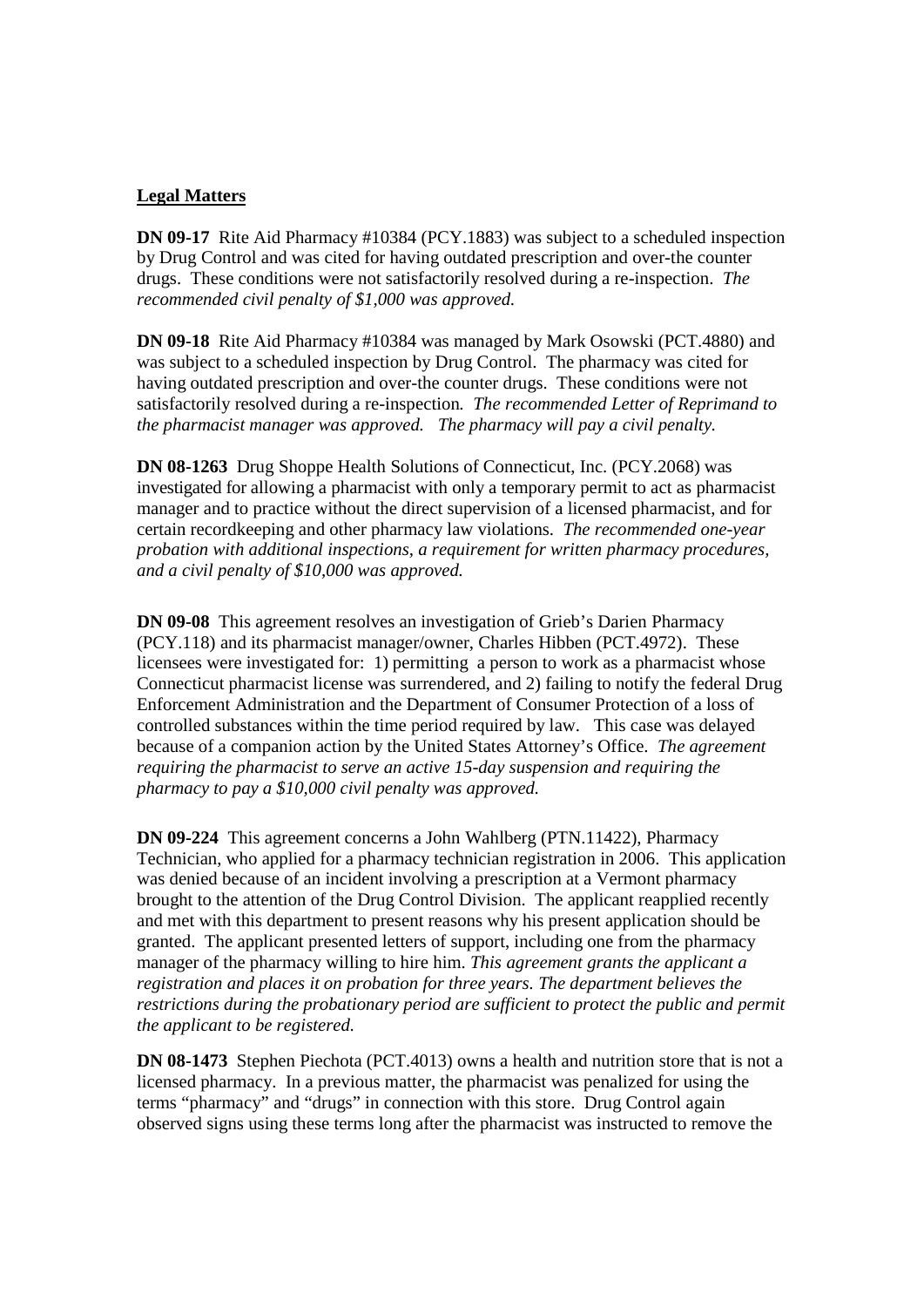signs. *The agreement calling for the payment of a \$2000 civil penalty and an Order of Immediate Discontinuance was approved..*

**DN 09-173** Typical reinstatement of licensure.

## **HEARING:**

**DN 08-926** James S. Beaumariage

## **DISMISSALS:**

2008-2477

## **Request for CE Waivers, etc.**

Alpa Patel is requesting a waiver of five live credits for 2008 and the acceptance of additional written credits obtained. Approved 2008; do webinars for 2009

Ethan Stier is requesting acceptance of of CEUs obtained when attending a three-day workshop entitled, "An Introduction to the Design, Role, and Utility of Pharmacokinetics and Pharmacodynamics in Drug Development." Approved

**Commission action:** Commissioner Beaudin motioned, seconded by Commissioner Inguanti and passed a vote of 6-0 accepting the above CE waiver requests.

## **Miscellaneous**

Debra deMelo is requesting direction from Commission as to how to obtain work experience necessary for licensure. *Commission advised Ms. deMelo to register as a Pharmacy Technician and obtain necessary experience.*

Yadwinder Singh (PTP.310) is requesting a 3-month extension of his temporary permit in order to pass the MPJE. *Extension granted.*

Electronic Data Intermediary Application for eHealth Solutions, Inc., New York, NY – *Commission determined that this entity was not classified as an EDI.*

Check w/NABP re: acceptance of reciprocity application from FL and CA. *Most states are allowing transfer as long as applicant has taken the NAPLEX/NABPLEX to become licensed.*

#### **Approval of Minutes**

Approval of minutes of January 28, 2009

**Commission action:** Commissioner Goodmaster motioned, seconded by Commissioner Vegliante and passed a vote of 6-0 accepting the above minutes with revisions.